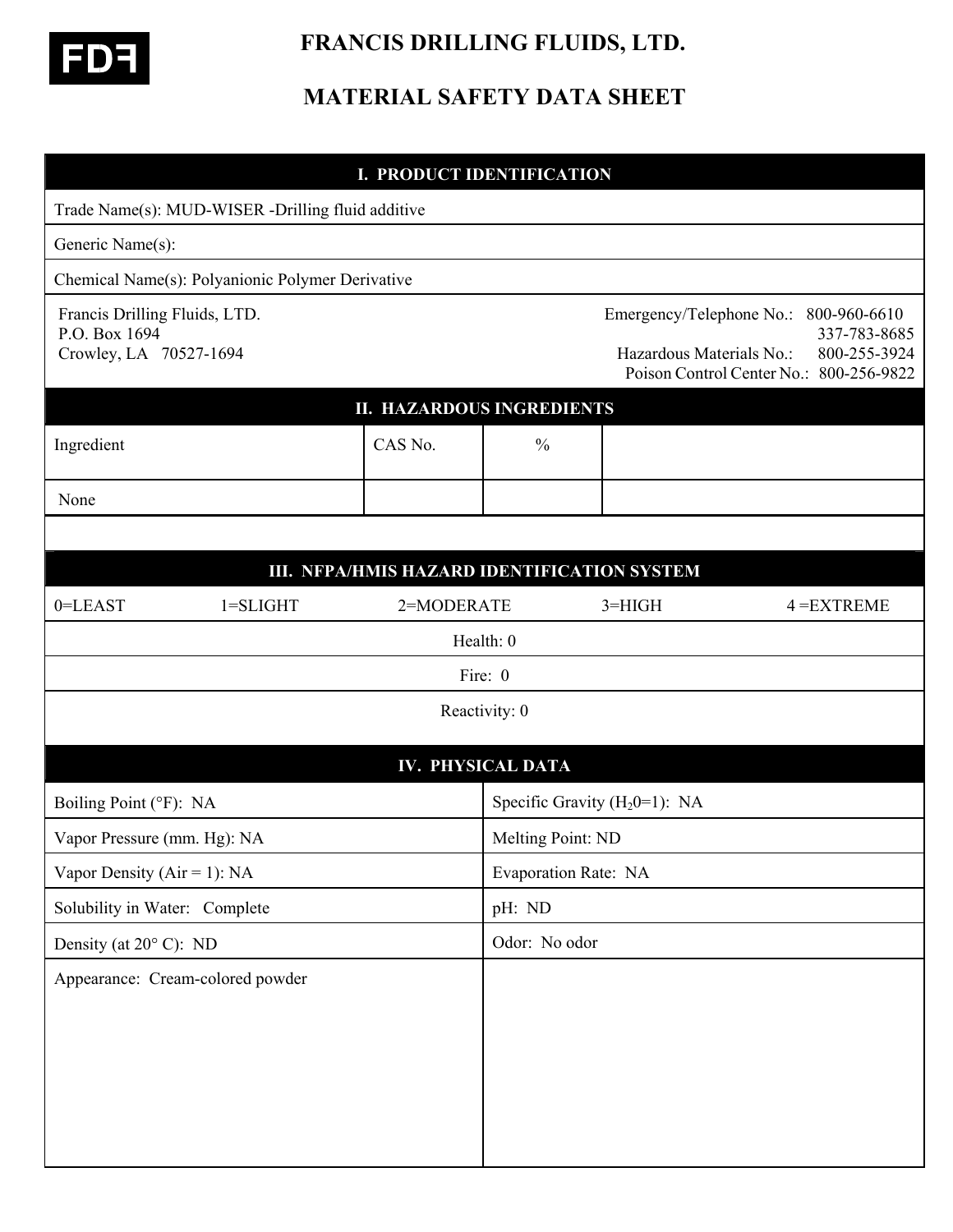|                                                                                                                                          | V. FIRE AND EXPLOSION DATA  |  |                            |                |  |  |
|------------------------------------------------------------------------------------------------------------------------------------------|-----------------------------|--|----------------------------|----------------|--|--|
| Flash Point: NA                                                                                                                          | Flammable Limits:           |  | LEL: NA                    | <b>UEL: NA</b> |  |  |
| Special Fire Fighting Procedures: None.                                                                                                  |                             |  |                            |                |  |  |
| Unusual Fire and Explosion Hazards: Concentrated dust/air mixtures may be explosive. Avoid open lights, flames, and<br>sparking sources. |                             |  |                            |                |  |  |
| Extinguishing Media: Water, foam or CO2.                                                                                                 |                             |  |                            |                |  |  |
| <b>VI. REACTIVITY</b>                                                                                                                    |                             |  |                            |                |  |  |
| Stability: Stable                                                                                                                        |                             |  |                            |                |  |  |
| Hazardous Polymerization: No polymerization.                                                                                             |                             |  |                            |                |  |  |
| Incompatibility: Strong oxidizing agents.                                                                                                |                             |  |                            |                |  |  |
| Hazardous Decomposition: None                                                                                                            |                             |  |                            |                |  |  |
|                                                                                                                                          |                             |  |                            |                |  |  |
| VII. HEALTH HAZARD INFORMATION                                                                                                           |                             |  |                            |                |  |  |
| Routes of Exposure and Effects:                                                                                                          |                             |  |                            |                |  |  |
| Skin: ND                                                                                                                                 |                             |  |                            |                |  |  |
| Eyes: ND                                                                                                                                 |                             |  |                            |                |  |  |
| Inhalation: May cause mild irritation to respiratory system.                                                                             |                             |  |                            |                |  |  |
| Ingestion: ND                                                                                                                            |                             |  |                            |                |  |  |
| Permissible Exposure Limits: (for air contaminants) ND                                                                                   |                             |  |                            |                |  |  |
| OSHA PEL (8hr. TWA): ND                                                                                                                  |                             |  |                            |                |  |  |
| <b>ACGIH TLV: ND</b>                                                                                                                     |                             |  |                            |                |  |  |
| Carcinogenicity:                                                                                                                         |                             |  |                            |                |  |  |
| Listed By NTP: Not listed                                                                                                                | Listed By: IARC: Not listed |  | Listed By OSHA: Not listed |                |  |  |
| Acute Oral LD50:                                                                                                                         | Acute Dermal LD50:          |  | Aquatic Toxicology LC50:   |                |  |  |
| Emergency and First Aid Procedures:                                                                                                      |                             |  |                            |                |  |  |
| Skin: Wash with soap and water. Call a physician if irritation develops.                                                                 |                             |  |                            |                |  |  |
| Eyes: Flush immediately with large amounts of water for at least 15 minutes and call a physician.                                        |                             |  |                            |                |  |  |
| Ingestion: Drink plenty of water; if irritation occurs seek advice from a physician.                                                     |                             |  |                            |                |  |  |
| Inhalation: If affected remove to fresh air.                                                                                             |                             |  |                            |                |  |  |
| Additional Health Hazard Information::                                                                                                   |                             |  |                            |                |  |  |
|                                                                                                                                          |                             |  |                            |                |  |  |

 $\mathsf{I}$ 

 $\mathsf{l}$